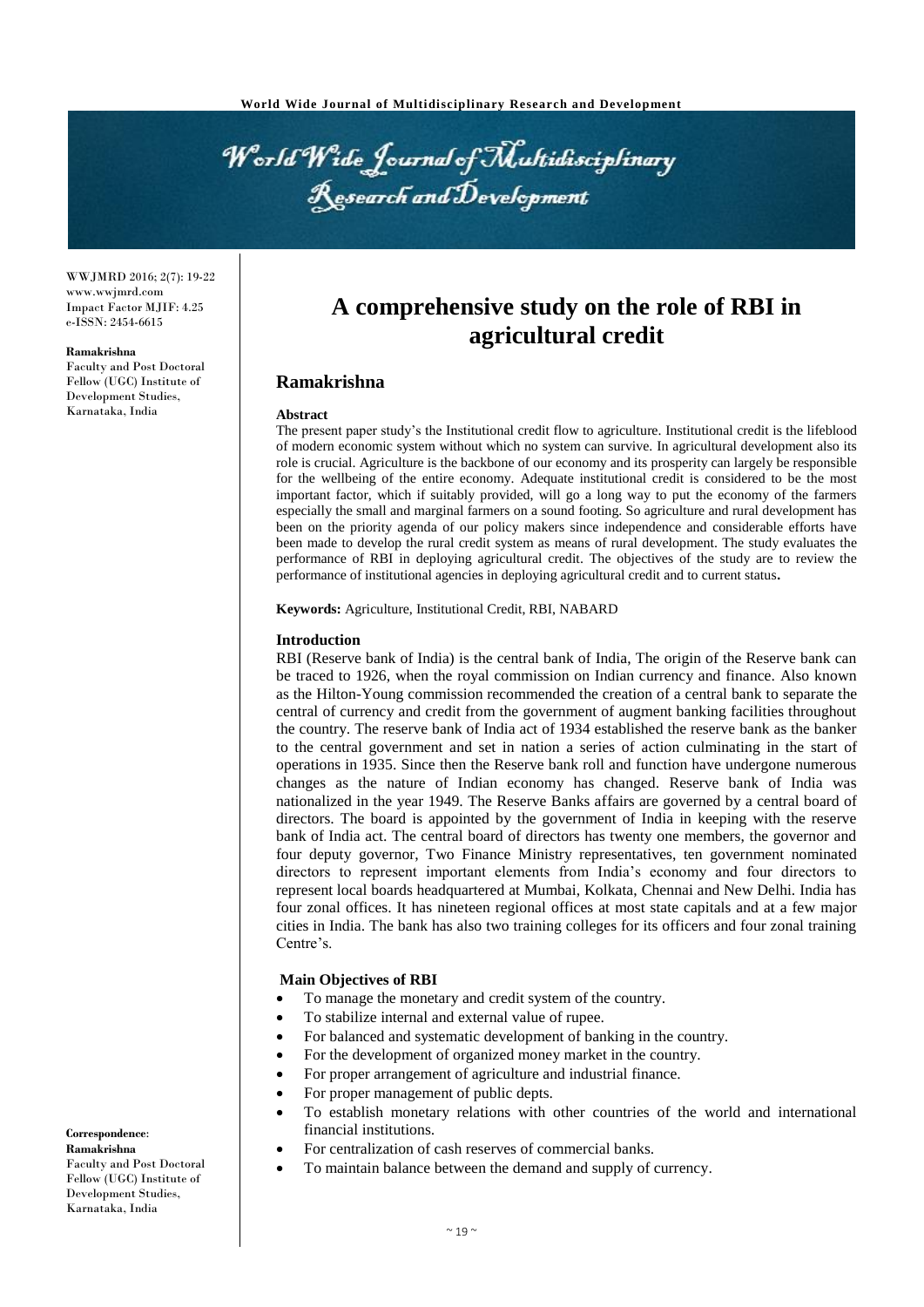#### **Objectives of the study**

- 1. To examine the role of RBI in agricultural development in present status.
- 2. To study the institutional agricultural credit structure.

## **Research Methodology**

This research study is based on the secondary sources. The secondary sources used for

Internet website is various Journals, various references books etc.

#### **Role of RBI in Agricultural Development**

Agricultural development is regarded as a prerequisite of economic development of the

country because seventy present of population in the country are engaged in agriculture sector and the total share of agriculture and allied sectors in terms of percentage of GDP is 13.9 percent during 2013-2014 at 2004-05 prices. Agricultural exports constitute a fifth of the total exports of the country. The RBI realizes the basis contributions of the agricultural sector in the overall economic development. This is the sector which:-

- 1. Provide raw material for industrial sector.
- 2. Provide the market for producer goods and consumer goods produced in the non agricultural sector.
- 3. Provide labour and capital to nonagricultural sector.
- 4. Provide foreign exchange.

On recognizing the fact that agricultural is the foundation on which the entire super structure of the growth of industrial and other sectors of the economy has to stand, the RBI

Develops the agricultural sector. Agricultural is the heartbeat of the Indian economy. Agricultural sector remains dominant despite remark able progress made in the realm of the industrial development, especially in the field of science and technology. The RBI always wanted an apex institute to be set up to help the growth of this sector in India. RBI has a separate for agricultural credit. According to section 54 of the RBI act, it is required to set up a separate agricultural credit department. The department initiates different measures to development a healthy ruler credit structure and provided guidance to state government and cooperative credit structure. The ACD of the bank, however, primarily confines itself to research rather than financing of agriculture. RBI also established the Agricultural Refinance Corporation (ARC) in 1963 to support investment credit needs for agricultural development. Consequent to undertaking of development and promotional function, ARC was renamed as Agricultural Refinance and Development Corporation (ARDC). With the formation of NABARD in 1982, all the activities of ACD and ARDC have been transferred to NABARD.

## **Agricultural credit**

Agriculture credit is the key factor to accelerate agricultural development in India the credit needs of the farmers are of three kinds. Firstly – short –term credit –to finance agricultural operations like purchase of seeds, pesticides and fertilizers. Secondly- medium – term credit – for purchase of ploughs, agricultural equipment's, tractors and other implements to cultivate their lands with the help of modern implements. Thirdly, long-term credit-for

agricultural development such as improvement of land, construction of boundaries and horticulture. And the main source of agri-credit to the farmer were the money-lenders, traders and commission agents who charged hive rate of interest and purchased the agricultural product at low price. So it was necessary to provide institutional credit to the farmers. It was a 1935 that the Reserve Bank was founded: the Reserve Bank of India act is unusual among central to have specific provision for attention and to agricultural credit. Section 54 of the act enjoined the Reserve Bank to set up an agricultural credit department, which was to have an expert staff to advise the central government, state government, state cooperative banks and other banks and to co-ordinate RBI function for agricultural credit. Section 17 of the act empowered it to provide agricultural credit through state co-operative banks or any other banks engaged in the business of agricultural credit. The RBI being the central bank of the country does not provide finance directly to the farmers, it provide in direct facility of agricultural through State Co-operative banks. Through the media of Co-operative credit system, the RBI thus provides three type of loans to the agriculturists, as under:-

- 1. Short- term credit.
- 2. Medium- term credit.
- 3. Long-term credit.

Short and medium term loans to the agricultural sector are made available through the

state Co-operative banks and long term credit is provided through the State Land Development Bank by purchasing their debentures. The RBI purchase or rediscounts the bill of exchange of SCB's, hereby providing refinance facilities. The bank has also made provision of long term loans to state government through the National Agricultural Credit Fund. The RBI also undertakes research investigations and surveys relating to rural finance. The bank has been giving very valuable advice to central and state government and to the state co operative bank on matters relating to rural finance.

#### **RBI**

The RBI was assigned a crucial role in the scheme of integrated credit and in the building up of the co-operative credit organization. The RBI's role was not only a conventional central banker but it was an active agency that takes all necessary measures for enabling the cooperative system to provide a growingly larger share of rural credit. The adoption of special programs for increasing agricultural production and the spread of green revolution based largely on intensive use of fertilizers, water, better seeds and machine power have enhanced the RBI's responsibilities further. The RBI had also started offering greater financial assistance to co-operatives for credit facilities to small farmers and other weaker sections and four minimizing disparities in flow of credit to various regions. With the setting up of the national bank of agricultural and rural development (NABARD) in July 1982, The RBI's functions relating to the co-operative movement have been taken over by the NABARD. Besides, the RBI still offers loans and advances to SCB's.

## **NABARD**

NABARD was established in July 1982 to oversee and develop the entire rural credit system including agricultural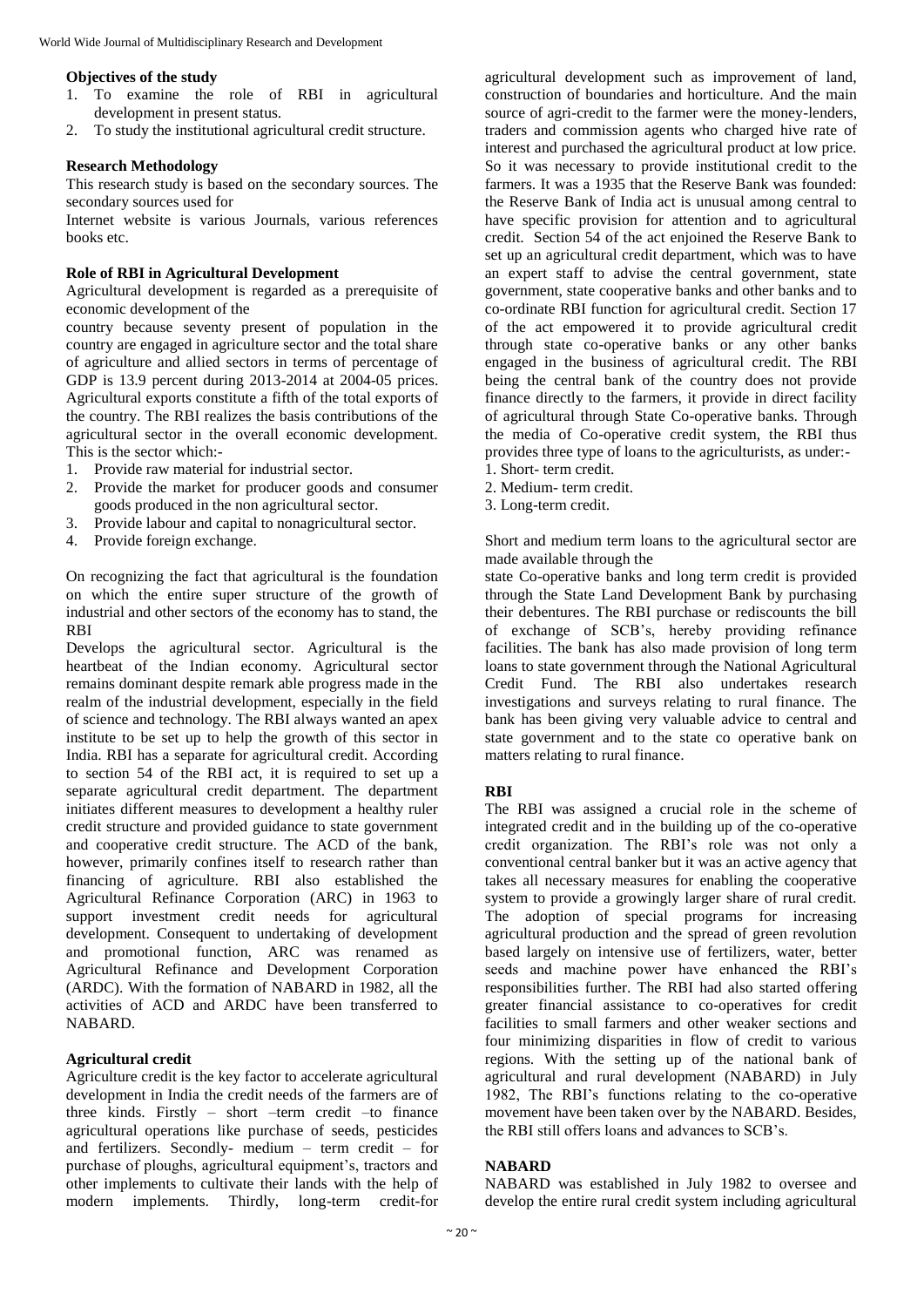credit. Consequent, the major of the agricultural credit Department of the RBI and the entire undertaking of the ARDC, was taken over by it. Also it took over from the RBI the refinance, development and statutory inspection of co-operative banks and RRB's. The NABARD provides rural credit by way of refinance and loans and advances to state co-operative banks, land development banks, RRB's and other approved financial institutions for financing production, marketing and investment activities relating to agriculture and other allied economic activities in rural

## **Co-Operative credit societies**

areas.

An agricultural co-operative, also known as a farmer's coop, is a co-operative where farmers pool there recourses in certain areas of activity. Co-operative credit societies acts of 1904 and 1912 was the first important land mark in the agricultural credit policy in India. In the subsequent period, the co-operative credit becomes more and more significant. It becomes the most important sources of farm credit in the country. Organizationally, the rural cooperative credit system has a unique structure with some specializing in short –term credit and some other in long term credit. In the field of short-term and medium –term rural credit, the cooperative have three-tire structure with primary agricultural credit societies (PACAs) at the base, District Central cooperative Banks (DCCBs) at the middle level and State Cooperative Banks (SCBs) at the apex. The PACs are affiliated to DCCBs and the later to SCBs with the super tire functioning as a balancing institution of funds for the lower tire. In the sphere of the long term credit, the cooperatives have a two-tier setup with Primary Land Development Banks at the base and State Land Development Banks at the apex level. The organizational structure of the rural cooperative credit system, shown in the following diagram:-

## **Short-medium term loans**

- The short term credit structure consists as following:-
- 1. Primary Agricultural Credit Societies at the base level.
- 2. Central Cooperative Banks at district level.
- 3. State Cooperative Bank at State level.

**1. Primary Agricultural Credit Societies (PACS):-** PACS occupy a predominant position in the cooperative credit system structure and form its base. It is the basic unit which deals directly with the rural borrowers, gives those loans and collects repayments of loans given. It serves as the final link between the ultimate borrower on the one hand and higher financing agencies, namely the SCBs and the RBI/NABARD on the other hand.

**2. Central Cooperative Banks:** - The district CCB being the middle tier of the cooperative credit structure, it is functionally positioned to deal with the concerns of both the upper and lower tiers. While the SCB may wish the DCCB to prioritize its task in a particular manner, the PACS may have their own demands on the DCCB. Balancing these competing concerns could often be a dilemma for the DCCBs.

**3. State Cooperative Banks: -** The SCBs provide finance, coordinate and control the working of the central cooperative banks in each state. They serve as the link between the Reserve Bank and the journal money market on the one side and the central cooperative and primary societies on the other hand. They obtain their funds mainly from the journal public by way of deposits, loans and advances from the Reserve Bank and they are own share capital and reserves.

## **Long-term loans**

Land Development Banks were constituted for meeting the long term

financial requirement of farmers for purchase and improvement of land, repaying old debits etc. LDBs mortgage the fired assets of the farmers and grant loans up to 50% of the mortgages value. The LDBs functions at two levels. Long-term credit structure consists as following:-

- 1. Primary Cooperative Agriculture& Rural Development Bank at the base level.
- 2. State Cooperative Agriculture& Rural Development Bank at state level.

## **Primary Cooperative Agriculture& Rural Development Bank**

These banks work originally organized to cover one or a few talks in the district. At present they are eligible to cover one development block. All land owners are eligible to become members and borrow funds by mortgaging their land. The principal borrower is enrolled as A' class member and other who have interest in the mortgage property are admitted as B' class members

**2. State Cooperative Agriculture& Rural Development Bank:-** The members of the SCARDBs are the PCARDBs and a few individual promoters. It grants long-term loans to agriculturists through the PCARDBs and branches of SCARDBs. It raises funds through floating debentures, which are guaranteed by the state government. When PCARDBs obtains loan from the SCARDBs, it assigns the mortgage deeds obtained from the borrowers to the SCARDB. The SCARDB floats debentures and raises funds against the security of these properties. The NABARD and LIC subscribe for the debentures in large amounts and the former also extends refinance assistance to CARDBs.

**Regional Rural Bank:-**The Regional Rural Bank was established on October 2nd 1975. The

main objectives of these banks are to provide credit and other facilities particularly to small and marginal farmers, agricultural labourers, rural artisans and small entrepreneurs, so as to develop agriculture, trade, commerce, industry and other productive activates in rural areas. The aim of the rural banks is to bridge the credit gaps existing in the rural areas and they are supposed to be effective instruments of economy development in rural area. The equities of rural banks were divided in a proportion of 50:35:15 among the central government, the sponsor bank and the concerned state government.

**Commercial Banks:-** Commercial bank have a vital role to play in the progress of en economy irrespective of its status as developed or underdeveloped. The all India rural credit review committee under the chairmanship of B. Ventkatappah(1966) examined the rural credit system. It observed that the cooperative credit frequently fell short of